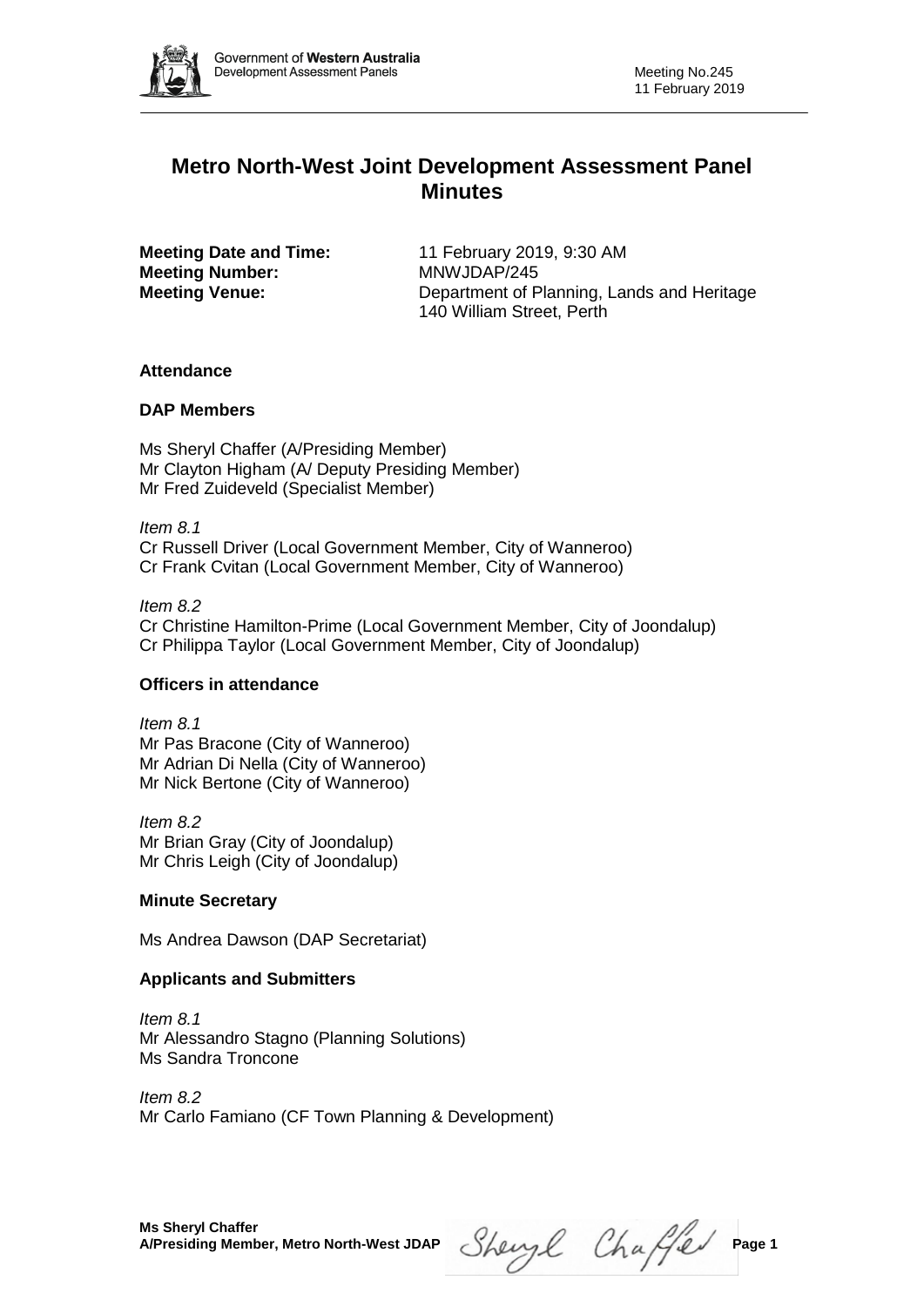

## **Members of the Public / Media**

There were 2 members of the public in attendance.

Ms Tyler Brown from Community News was in attendance.

# **1. Declaration of Opening**

The A/Presiding Member declared the meeting open at 9:30am on 11 February 2019 and acknowledged the past and present traditional owners and custodians of the land on which the meeting was being held.

The A/Presiding Member announced the meeting would be run in accordance with the DAP Standing Orders 2017 under the *Planning and Development (Development Assessment Panels) Regulations 2011*.

The A/Presiding Member advised that in accordance with Section 5.16 of the DAP Standing Orders 2017 which states *'A person must not use any electronic, visual or audio recording device or instrument to record the proceedings of the DAP meeting unless the Presiding Member has given permission to do so.',* the meeting would not be recorded.

# **2. Apologies**

Ms Karen Hyde (Presiding Member)

#### **3. Members on Leave of Absence**

DAP Member, Ms Karen Hyde has been granted leave of absence by the Director General for the period of 30 January 2019 to 28 March 2019 inclusive.

#### **4. Noting of Minutes**

DAP members noted that signed minutes of previous meetings are available on the [DAP website.](https://www.dplh.wa.gov.au/about/development-assessment-panels/daps-agendas-and-minutes)

#### **5. Declaration of Due Consideration**

All members declared that they had duly considered the documents.

#### **6. Disclosure of Interests**

DAP Member, Mr Fred Zuideveld, declared an Impartiality Interest in item 8.1. It should be noted that ZMH did some work for Silver Chain approx. 2 years ago but Mr Zuideveld was not personally involved. There is no current work being done with that client group.

In accordance with section 4.6.1 and 4.6.2 of the DAP Standing Orders 2017, the A/Presiding Member determined that the member listed above, who had disclosed an Impartiality Interest, was permitted to participate in discussion and voting on the item.

Sheryl Chaffer Page 2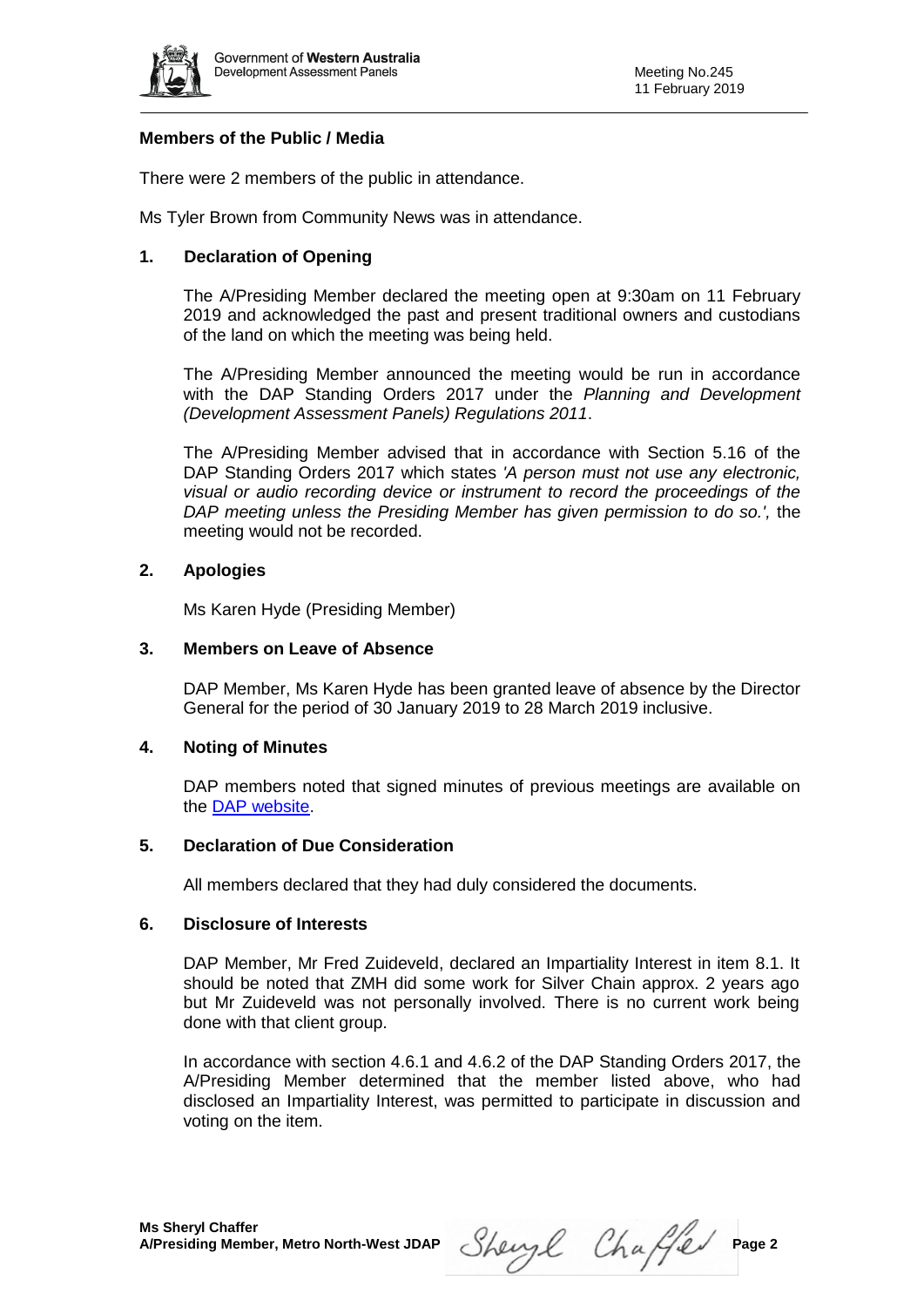

## **7. Deputations and Presentations**

- **7.1** Ms Sandra Troncone addressed the DAP against the application at Item 8.1.
- **7.2** Mr Alessandro Stagno (Planning Solutions) addressed the DAP in support of the application at Item 8.1 and responded to questions from the panel.
- **7.3** The City of Wanneroo addressed the DAP in relation to the application at Item 8.1 and responded to questions from the panel.

### *The presentations at Item 7.1 - 7.3 were heard prior to the application at Item 8.1.*

- **7.4** Mr Carlo Famiano (CF Town Planning & Development) addressed the DAP in relation to the application at Item 8.2 and responded to questions from the panel.
- **7.5** The City of Joondalup addressed the DAP in relation to the application at Item 8.2 and responded to questions from the panel.

#### *The presentations at Items 7.4 - 7.5 were heard prior to the application at Item 8.2.*

### **8. Form 1 – Responsible Authority Reports – DAP Application**

| 8.1 | <b>Property Location:</b> | Lot 504 & 505 (813 & 815) Wanneroo Road and<br>Lot 47 (4) San Rosa Road, Wanneroo |  |
|-----|---------------------------|-----------------------------------------------------------------------------------|--|
|     | Development Description:  | Child Care Centre including parking, access,                                      |  |
|     |                           | landscaping and signage (Green Leaves)                                            |  |
|     | Applicant:                | <b>Planning Solutions</b>                                                         |  |
|     | Owner:                    | Silver Chain Group Pty Ltd,                                                       |  |
|     |                           | Ms Victoria Matthews, Mr Bruce Matthews                                           |  |
|     | Responsible Authority:    | City of Wanneroo                                                                  |  |
|     | DAP File No:              | DAP/18/01516                                                                      |  |
|     |                           |                                                                                   |  |

#### **REPORT RECOMMENDATION**

#### **Moved by:** Mr Clayton Higham **Seconded by:** Ms Sheryl Chaffer

That the Metro North-West Joint Development Assessment Panel resolves to:

**Approve** DAP Application reference DAP/18/01516 and accompanying plans Site Plan (AD-0002), Ground Floor Plan (AD-1001), Roof Plan (AD-1201), Elevations (AD-2001, AD-2002), Sections (AD-3001), Signage (AD-6000), Area Diagrams (AD-7000), Mood Board (AD-8000) and Perspectives (AD-0000, AD-9000) in accordance with Clause 68 of the *Planning and Development (Local Planning Schemes) Regulations 2015*, the provisions of the City's District Planning Scheme No. 2 and the Metropolitan Region Scheme, subject to the following conditions:

Sheryl Chaffer Page 3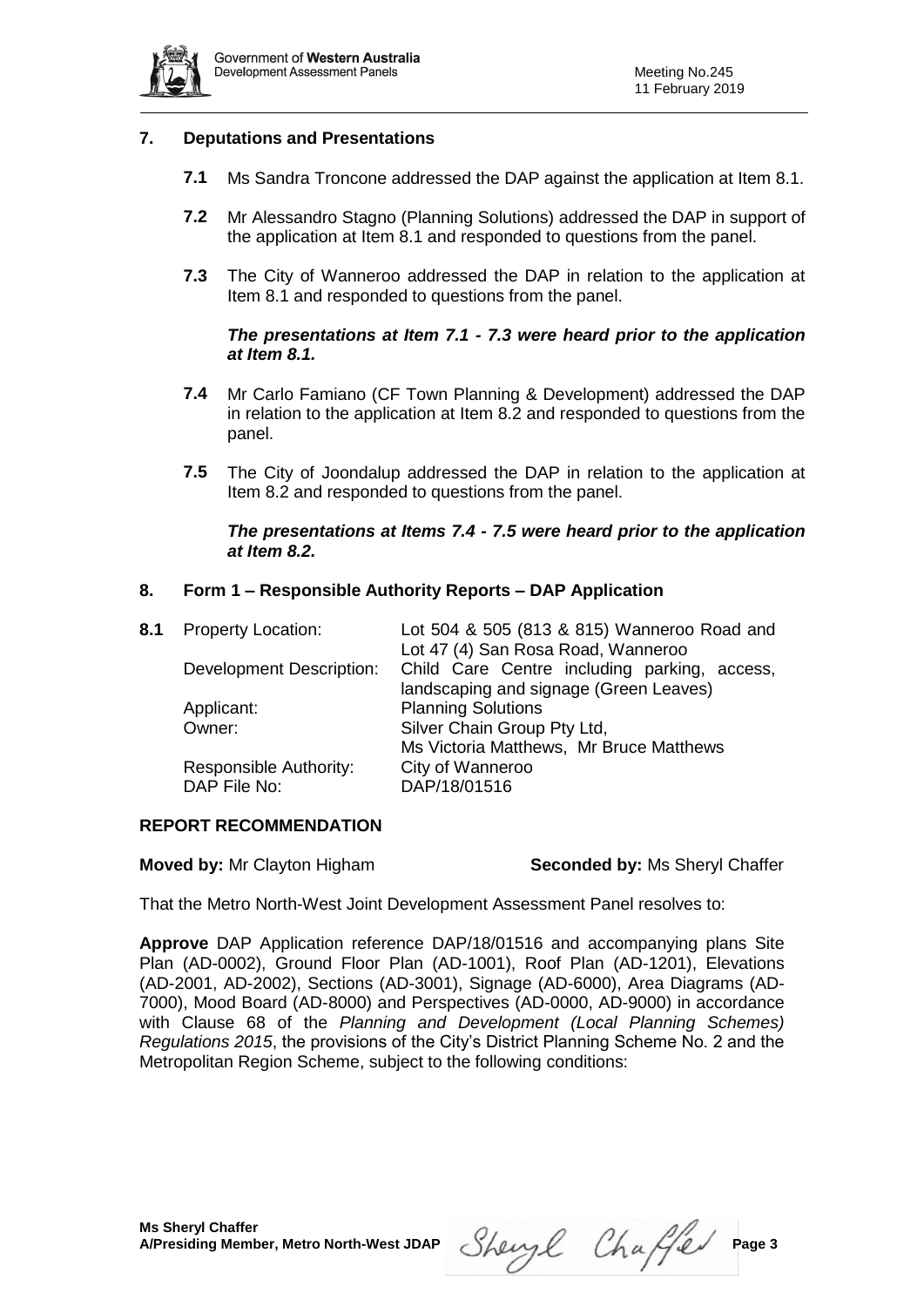

# **Conditions**

- 1. The use of the development subject to this approval shall only be for the purpose of a **Child Care Centre,** as defined in the City of Wanneroo's District Planning Scheme No. 2. A change of use from this may require the approval of the City.
- 2. A maximum of **83** children and **14** staff shall be accommodated within the 'Child Care Centre' at any one time.
- 3. The hours of operation of the 'Child Care Centre' shall only be between the hours of **6:30am – 7:00pm Monday to Friday** inclusive.
- 4. Lots 504, 505 (813, 815) Wanneroo Road and Lot 47 (4) San Rosa Road, Wanneroo are to be amalgamated and a copy of the Certificate of Title for the amalgamated land is then to be submitted to the City, prior to occupation of the development.
- 5. The 'Child Care Centre' is to comply with the recommendations of the Environmental Noise Assessment prepared by Lloyd George Acoustics dated 12 October 2018 and the addendum to the Acoustic Report dated 3 December 2018.
- 6. A detailed landscaping and reticulation plan for the subject site and adjoining road verges shall be lodged with and approved by the City prior to commencement of any development. The plan shall be drawn to a minimum scale of 1:100 and is to provide the following information:
	- The location and species of trees and landscaping within the development site, in locations generally consistent with those identified for landscaping on Ground Floor Plan AD-1001 Revision 17, with a minimum of seven trees for the purposes of providing shade within the car park; and
	- Landscaping within the outdoor play area addressing the nature play space concept; and landscaping on adjoining verges.

All works shown on the approved landscaping and reticulation plan shall be undertaken to the City's satisfaction prior to occupancy or use of the development and maintained thereafter to the satisfaction of the City at the expense of the landowner/occupier.

- 7. Lighting shall be installed along all driveways and pedestrian pathways and in all common service areas prior to the occupation of the development.
- 8. The 2100mm 'Rendered Besser Block Wall' is to be replaced with the vertically louvered timber batten fence as shown on Ground Floor Plan AD-1001.
- 9. Information regarding the contamination status of the lots, subject of this application is to be provided to the City confirming that the lots are contamination free, as required by the City's Local Planning Policy 2.3 – Child Care Centres. The information is to be provided to the City, prior to commencement of any works.

Sheryl Chaffer Page 4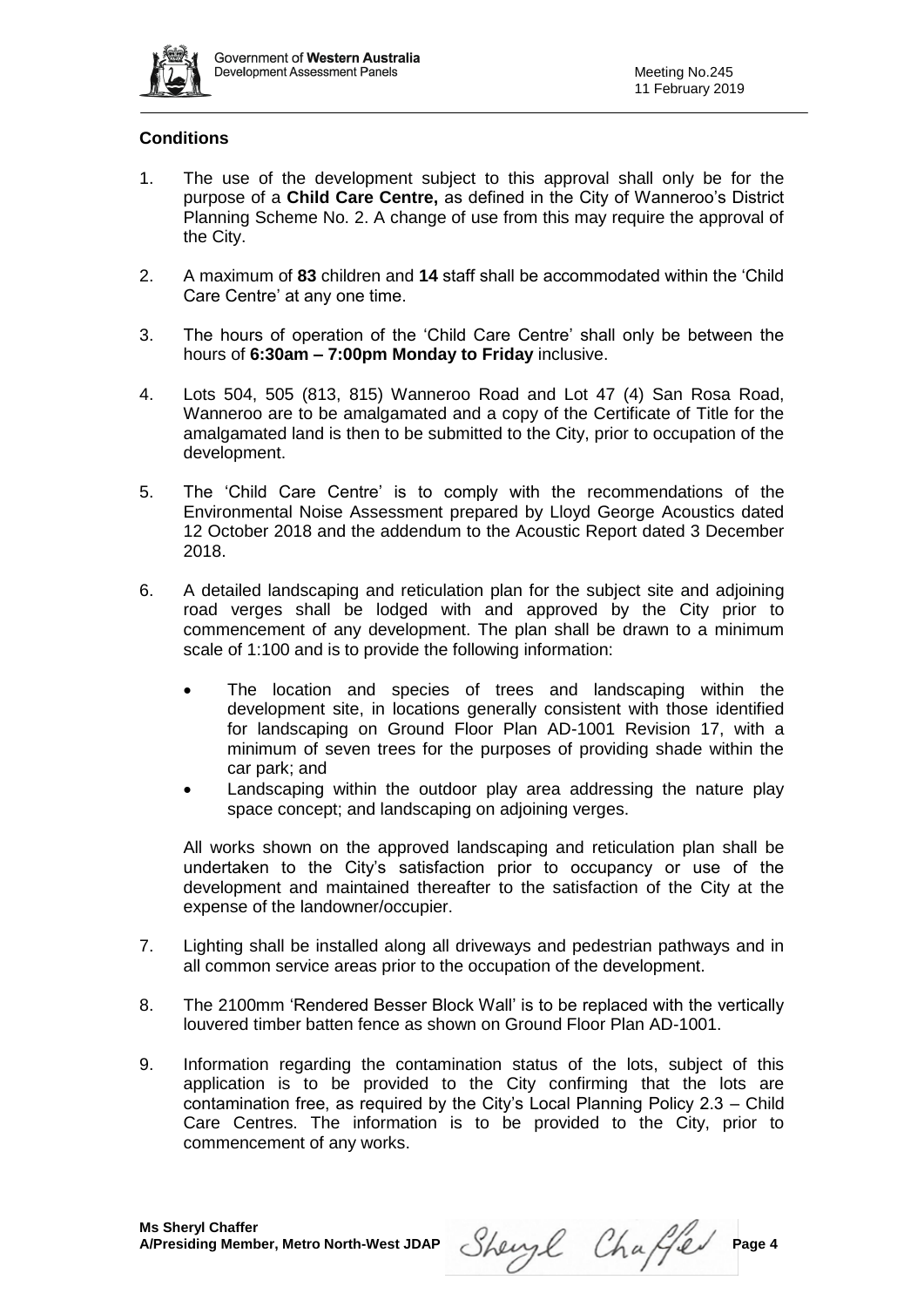

- 10. Parking areas, driveways and points of ingress and egress shall be designed and constructed in accordance with the Australian Standard (AS2890.01), and shall be drained, sealed and marked and thereafter maintained, to the satisfaction of the City.
- 11. All existing and redundant crossovers that are not required for this approval must be closed, kerbs reinstated and verges graded, stabilised and landscaped.
- 12. No parking bays shall be obstructed in any way or used for the purposes of storage.
- 13. Storage areas, plant and equipment shall be screened from view from all streets, public places and adjacent properties.
- 14. All refuse shall be stored within the designated bin store and shall be collected from the site by a private contractor at the cost of the applicant/owner.
- 15. A construction management plan being submitted detailing how the construction of the development will be managed in order to limit the impact on the users of the surrounding area. The plan will need to ensure that:
	- Adequate space is provided within the development site for the parking of construction vehicles and for the storage of building materials so as to minimise the need to utilise the surrounding road network;
	- Adequate provision is made for the parking of workers' vehicles;
	- Pedestrian and vehicular access around the site is maintained;
	- Bus stops/shelters or other infrastructure on public land is temporarily relocated as may be necessary;
	- The delivery of goods and materials does not adversely impact on the amenity of the surrounding properties; and
	- The hours of construction are limited to ensure that there is no adverse impact on the amenity of the surrounding properties.
- 16. The proponent/landowner shall take appropriate steps to remove any graffiti applied to the external surfaces of the building within 7 days of it being applied, to the satisfaction of the City.
- 17. No stormwater drainage is to be discharged onto the Wanneroo Road Reserve.
- 18. Vegetation within the state road reserve shall not be removed or trimmed to improve the visibility of the proposed advertising signs.

# **Advice Notes**

1. This is a Development Approval only and is issued under the City of Wanneroo's District Planning Scheme No. 2 and the Western Australian Planning Commission's Metropolitan Region Scheme. It is the proponent's responsibility to comply with all other applicable legislation and obtain all required approvals, licences and permits prior to commencement of this development.

Sheryl Chaffer Page 5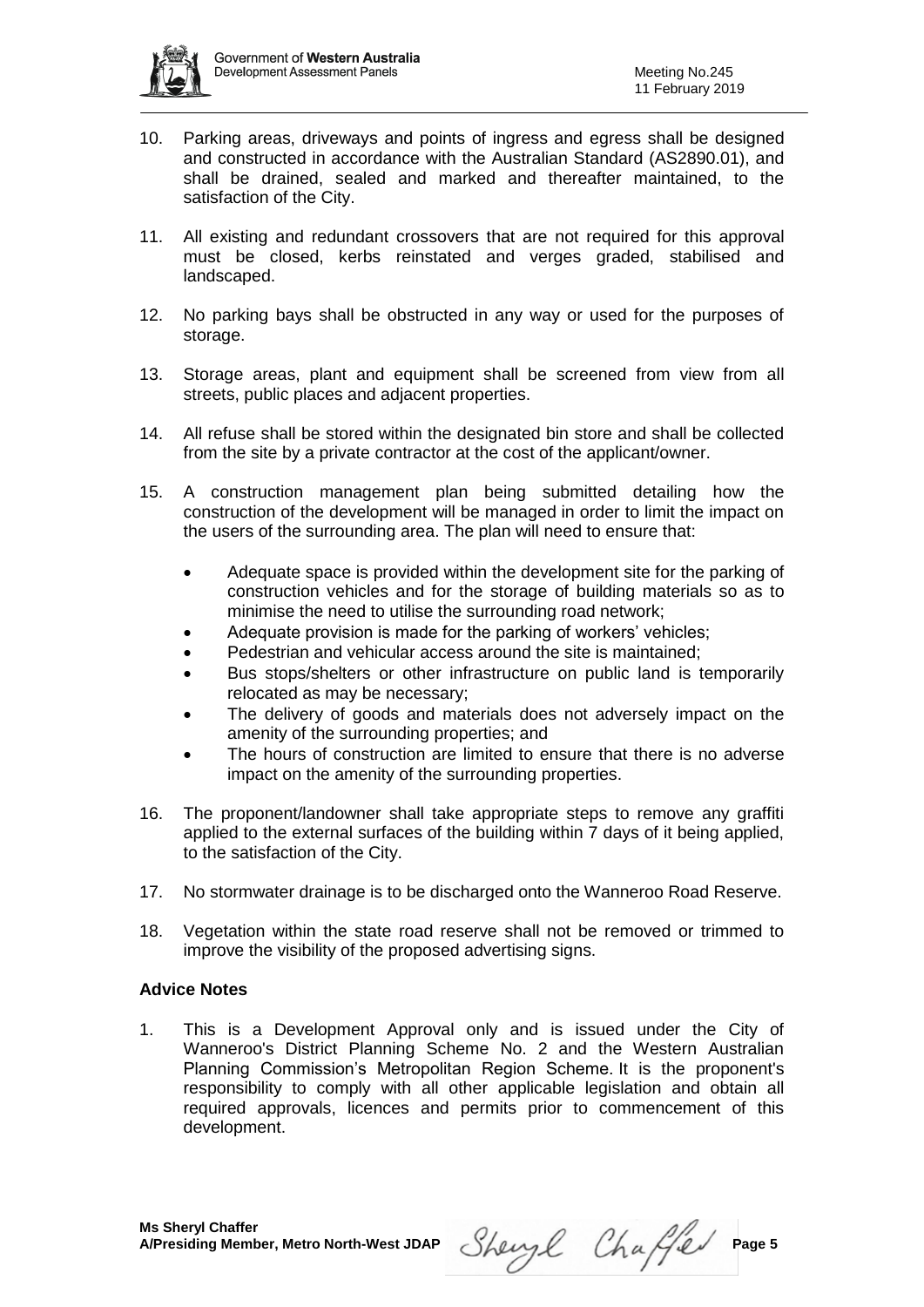

- 2. This Development Approval does not take into account any restrictive covenants. It is the proponent's responsibility to ensure that the development will not result in a conflict of contractual obligations.
- 3. If the development the subject of this approval is not substantially commenced within a period of 2 years, or another period specified in the approval after the date of the determination, the approval will lapse and be of no further effect.
- 4. Where an approval has so lapsed, no development must be carried out without further approval of the local government having first been sought and obtained.
- 5. If an applicant or owner is aggrieved by this determination there is a right of review by the State Administrative Tribunal in accordance with the Planning and Development Act 2005 Part 14. An application must be made within 28 days of the determination.
- 6. Main Roads WA agreement is to be obtained prior to any future modifications of the proposed advertising device facing Wanneroo Road.
- 7. Main Roads WA advises that the development is to comply with the WAPC's *State Planning Policy 5.4 Road and Rail Transport Noise and Freight Considerations in Land Use Planning* at all times.
- 8. Main Roads WA advises that kerbside waste collection from Wanneroo Road is not permitted from the Wanneroo Road Reservation.
- 9. Main Roads WA advises the following regarding signage:
	- The signs and sign structures are to be placed on private property and shall not over hang or encroach upon the road reserve;
	- For the signs that are illuminated, it must be of a low-level not exceeding 300cd/m2, not flash, pulsate or chase; and
	- The signage device shall not contain fluorescent, reflective or retro reflective colours or materials.
- 10. In reference to Condition 9, the requested information is to be obtained from the Department of Water and Environmental Regulation and the documentation is to be submitted to the City for review.

#### **AMENDING MOTION**

**Moved by: Cr Russell Driver <b>Seconded by: Cr Frank Cvitan** 

That Condition 6 be amended to read as follows:

*A detailed landscaping and reticulation plan for the subject site and adjoining*  road verges shall be lodged with and approved by the City prior to *commencement of any development. The plan shall be drawn to a minimum scale of 1:100 and is to provide the following information:*

 *The location and species of trees and landscaping within the development site, in locations generally consistent with those identified for landscaping on Ground Floor Plan AD-1001 Revision 17, with a minimum of seven trees for the purposes of providing shade within the car park;* 

Sheryl Chaffer Page 6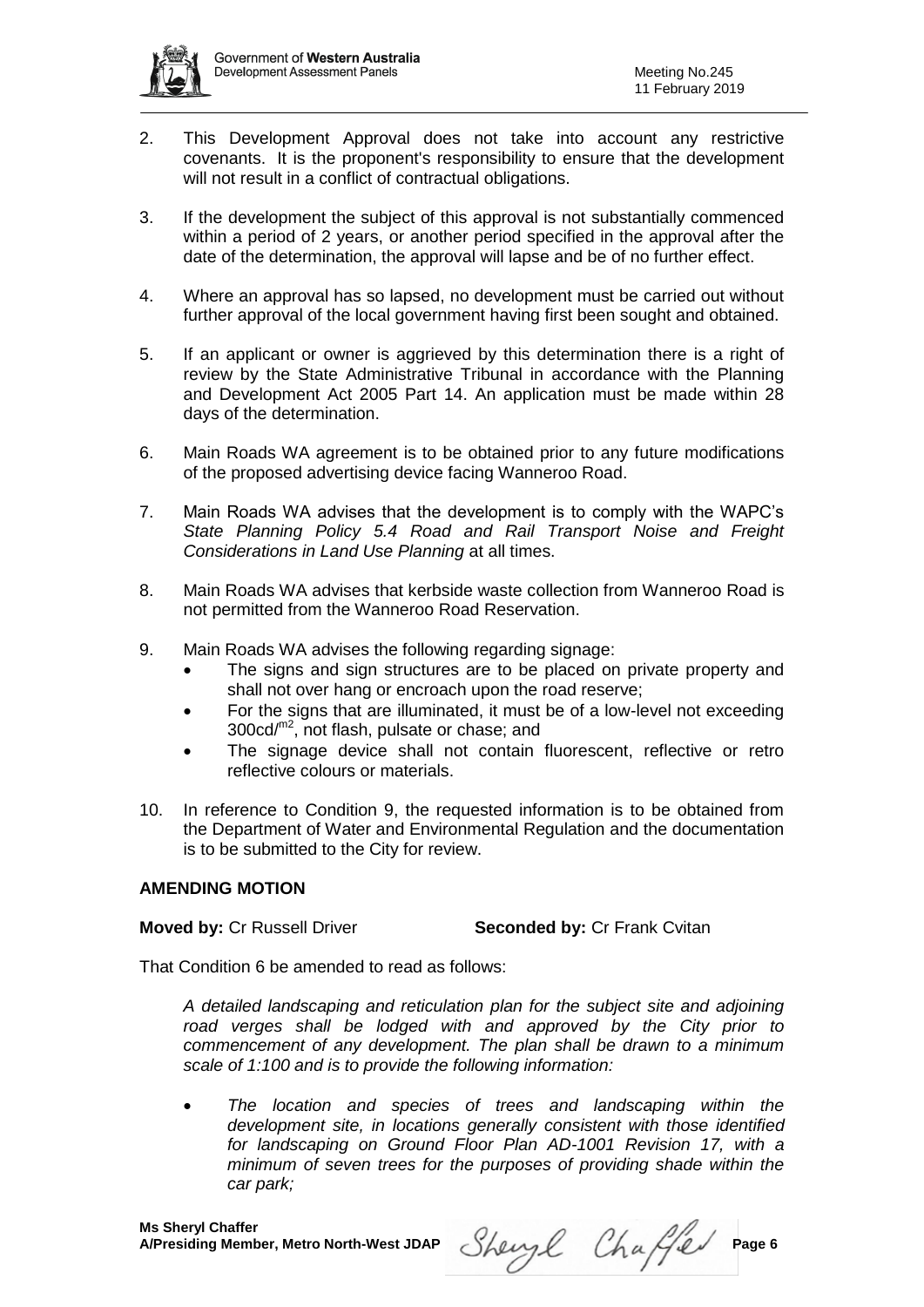

- *Landscaping within the outdoor play area addressing the nature play space concept; and landscaping on adjoining verges; and*
- *Landscaping on the northern boundary, in consultation with the adjacent owner, to lessen the impact of bulk and scale of the development.*

*All works shown on the approved landscaping and reticulation plan shall be undertaken to the City's satisfaction prior to occupancy or use of the*  development and maintained thereafter to the satisfaction of the City at the *expense of the landowner/occupier.*

# **The Amending Motion was put and CARRIED UNANIMOUSLY.**

**REASON:** To soften the appearance of the northern elevation of the development.

### **REPORT RECOMMENDATION (AS AMENDED)**

That the Metro North-West Joint Development Assessment Panel resolves to:

**Approve** DAP Application reference DAP/18/01516 and accompanying plans Site Plan (AD-0002), Ground Floor Plan (AD-1001), Roof Plan (AD-1201), Elevations (AD-2001, AD-2002), Sections (AD-3001), Signage (AD-6000), Area Diagrams (AD-7000), Mood Board (AD-8000) and Perspectives (AD-0000, AD-9000) in accordance with Clause 68 of the *Planning and Development (Local Planning Schemes) Regulations 2015*, the provisions of the City's District Planning Scheme No. 2 and the Metropolitan Region Scheme, subject to the following conditions:

#### **Conditions**

- 1. The use of the development subject to this approval shall only be for the purpose of a **Child Care Centre,** as defined in the City of Wanneroo's District Planning Scheme No. 2. A change of use from this may require the approval of the City.
- 2. A maximum of **83** children and **14** staff shall be accommodated within the 'Child Care Centre' at any one time.
- 3. The hours of operation of the 'Child Care Centre' shall only be between the hours of **6:30am – 7:00pm Monday to Friday** inclusive.
- 4. Lots 504, 505 (813, 815) Wanneroo Road and Lot 47 (4) San Rosa Road, Wanneroo are to be amalgamated and a copy of the Certificate of Title for the amalgamated land is then to be submitted to the City, prior to occupation of the development.
- 5. The 'Child Care Centre' is to comply with the recommendations of the Environmental Noise Assessment prepared by Lloyd George Acoustics dated 12 October 2018 and the addendum to the Acoustic Report dated 3 December 2018.
- 6. A detailed landscaping and reticulation plan for the subject site and adjoining road verges shall be lodged with and approved by the City prior to commencement of any development. The plan shall be drawn to a minimum scale of 1:100 and is to provide the following information:

Sheryl Chaffer Page 7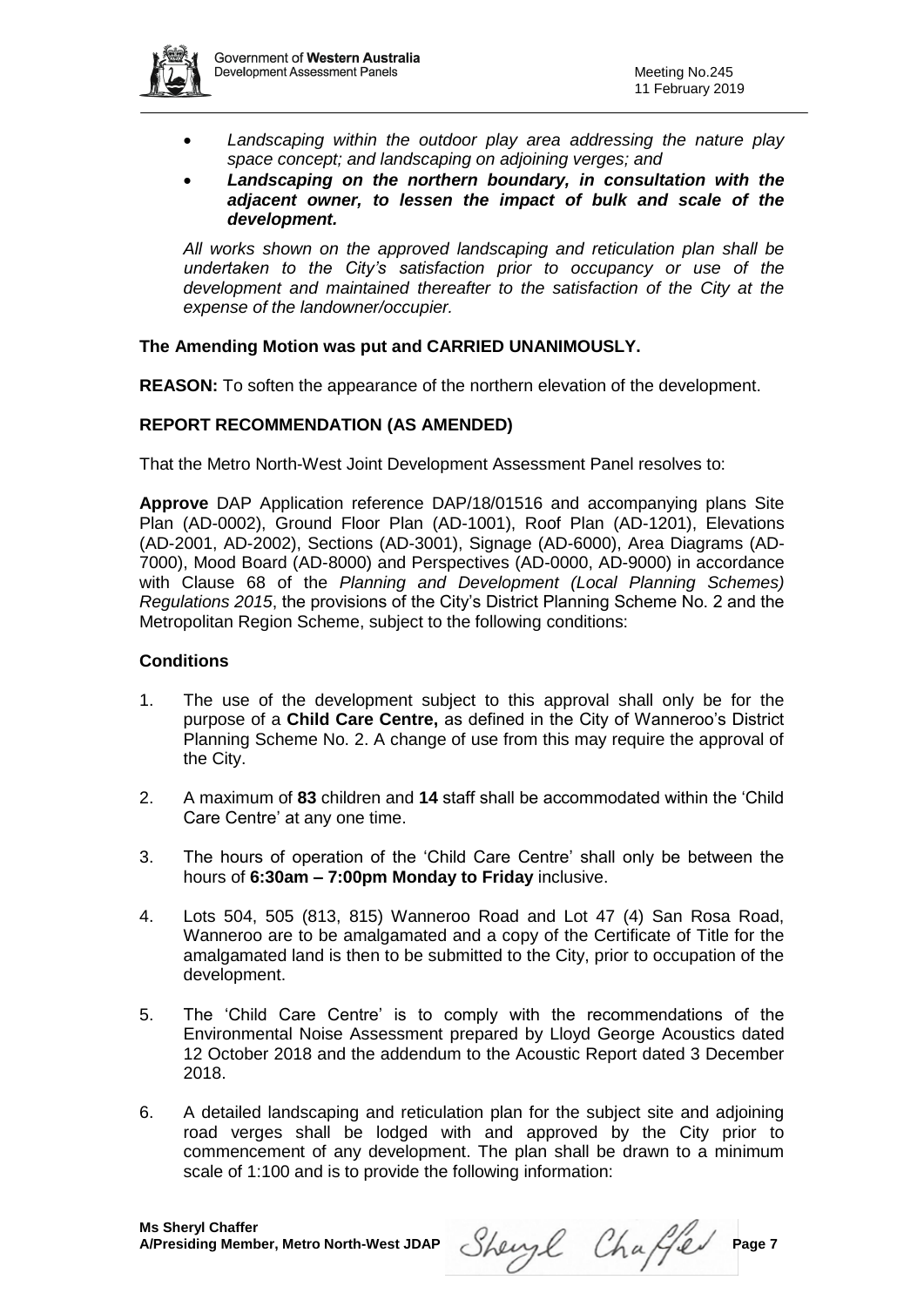- The location and species of trees and landscaping within the development site, in locations generally consistent with those identified for landscaping on Ground Floor Plan AD-1001 Revision 17, with a minimum of seven trees for the purposes of providing shade within the car park;
- Landscaping within the outdoor play area addressing the nature play space concept; and landscaping on adjoining verges; and
- Landscaping on the northern boundary, in consultation with the adjacent owner, to lessen the impact of bulk and scale of the development.

All works shown on the approved landscaping and reticulation plan shall be undertaken to the City's satisfaction prior to occupancy or use of the development and maintained thereafter to the satisfaction of the City at the expense of the landowner/occupier.

- 7. Lighting shall be installed along all driveways and pedestrian pathways and in all common service areas prior to the occupation of the development.
- 8. The 2100mm 'Rendered Besser Block Wall' is to be replaced with the vertically louvered timber batten fence as shown on Ground Floor Plan AD-1001.
- 9. Information regarding the contamination status of the lots, subject of this application is to be provided to the City confirming that the lots are contamination free, as required by the City's Local Planning Policy 2.3 – Child Care Centres. The information is to be provided to the City, prior to commencement of any works.
- 10. Parking areas, driveways and points of ingress and egress shall be designed and constructed in accordance with the Australian Standard (AS2890.01), and shall be drained, sealed and marked and thereafter maintained, to the satisfaction of the City.
- 11. All existing and redundant crossovers that are not required for this approval must be closed, kerbs reinstated and verges graded, stabilised and landscaped.
- 12. No parking bays shall be obstructed in any way or used for the purposes of storage.
- 13. Storage areas, plant and equipment shall be screened from view from all streets, public places and adjacent properties.
- 14. All refuse shall be stored within the designated bin store and shall be collected from the site by a private contractor at the cost of the applicant/owner.
- 15. A construction management plan being submitted detailing how the construction of the development will be managed in order to limit the impact on the users of the surrounding area. The plan will need to ensure that:
	- Adequate space is provided within the development site for the parking of construction vehicles and for the storage of building materials so as to minimise the need to utilise the surrounding road network;
	- Adequate provision is made for the parking of workers' vehicles;
	- Pedestrian and vehicular access around the site is maintained;

 $Shewyl$  Chaffed Page 8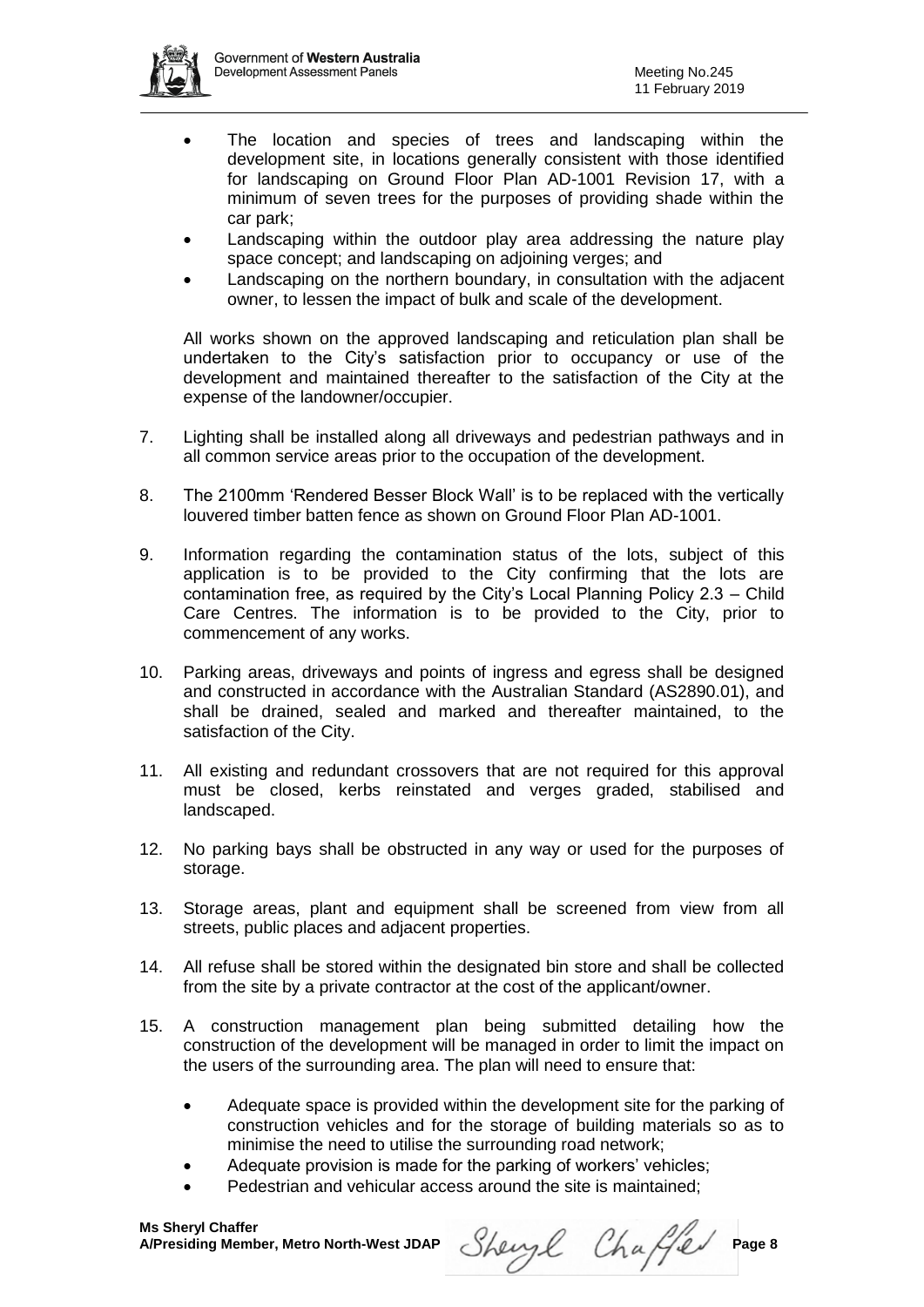

- Bus stops/shelters or other infrastructure on public land is temporarily relocated as may be necessary;
- The delivery of goods and materials does not adversely impact on the amenity of the surrounding properties; and
- The hours of construction are limited to ensure that there is no adverse impact on the amenity of the surrounding properties.
- 16. The proponent/landowner shall take appropriate steps to remove any graffiti applied to the external surfaces of the building within 7 days of it being applied, to the satisfaction of the City.
- 17. No stormwater drainage is to be discharged onto the Wanneroo Road Reserve.
- 18. Vegetation within the state road reserve shall not be removed or trimmed to improve the visibility of the proposed advertising signs.

#### **Advice Notes**

- 1. This is a Development Approval only and is issued under the City of Wanneroo's District Planning Scheme No. 2 and the Western Australian Planning Commission's Metropolitan Region Scheme. It is the proponent's responsibility to comply with all other applicable legislation and obtain all required approvals, licences and permits prior to commencement of this development.
- 2. This Development Approval does not take into account any restrictive covenants. It is the proponent's responsibility to ensure that the development will not result in a conflict of contractual obligations.
- 3. If the development the subject of this approval is not substantially commenced within a period of 2 years, or another period specified in the approval after the date of the determination, the approval will lapse and be of no further effect.
- 4. Where an approval has so lapsed, no development must be carried out without further approval of the local government having first been sought and obtained.
- 5. If an applicant or owner is aggrieved by this determination there is a right of review by the State Administrative Tribunal in accordance with the Planning and Development Act 2005 Part 14. An application must be made within 28 days of the determination.
- 6. Main Roads WA agreement is to be obtained prior to any future modifications of the proposed advertising device facing Wanneroo Road.
- 7. Main Roads WA advises that the development is to comply with the WAPC's *State Planning Policy 5.4 Road and Rail Transport Noise and Freight Considerations in Land Use Planning* at all times.
- 8. Main Roads WA advises that kerbside waste collection from Wanneroo Road is not permitted from the Wanneroo Road Reservation.

Sheryl Chaffer Page 9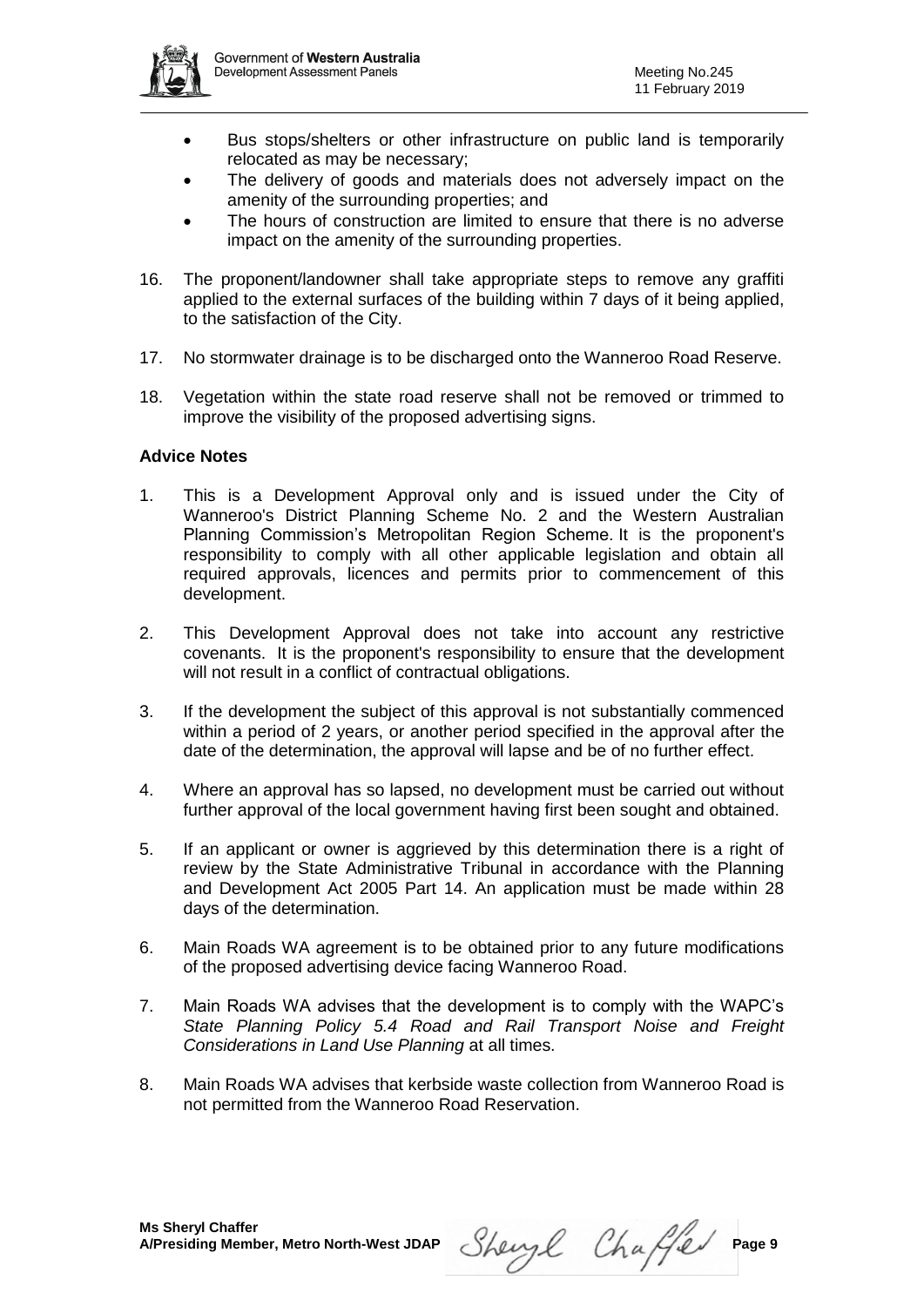

- 9. Main Roads WA advises the following regarding signage:
	- The signs and sign structures are to be placed on private property and shall not over hang or encroach upon the road reserve;
	- For the signs that are illuminated, it must be of a low-level not exceeding 300cd/m2, not flash, pulsate or chase; and
	- The signage device shall not contain fluorescent, reflective or retro reflective colours or materials.
- 10. In reference to Condition 9, the requested information is to be obtained from the Department of Water and Environmental Regulation and the documentation is to be submitted to the City for review.

### **The Report Recommendation (as amended) was put and CARRIED UNANIMOUSLY.**

**REASON:** In accordance with details contained in the Responsible Authority Report and Amending Motion.

*Cr Russell Driver and Cr Frank Cvitan (City of Wanneroo) left the panel at 10:15am. Cr Christine Hamilton-Prime and Cr Philippa Taylor (City of Joondalup) joined the panel at 10:15am.*

| 8.2 Property Location:          | Lots 10 & 11 (9 & 11) Ruthven Place, Duncraig |
|---------------------------------|-----------------------------------------------|
| <b>Development Description:</b> | Twelve (12) Multiple Dwellings                |
| Applicant:                      | CF Town Planning & Development                |
| Owner:                          | Michael Gardner, Cassandra Le                 |
| Responsible Authority:          | City of Joondalup                             |
| DAP File No:                    | DAP/18/01522                                  |
|                                 |                                               |

# **REPORT RECOMMENDATION**

**Moved by:** Cr Philippa Taylor **Seconded by:** Cr Christine Hamilton-Prime

That the Metro North-West JDAP resolves to:

**Approve** DAP application reference DAP/18/01522 and accompanying plans (Attachment 2) in accordance with Clause 68 of the *Planning and Development (Local Planning Schemes) Regulations 2015* and the provisions of the City of Joondalup *Local Planning Scheme No. 3*, subject to the following conditions:

#### **Conditions**

- 1. This approval relates to the 12 multiple dwellings and associated works only, as indicated on the approved plans. It does not relate to any other development on the lots.
- 2. All stormwater shall be collected on-site and disposed of in a manner acceptable to the City.
- 3. Any roof mounted or freestanding plant or equipment such as air conditioning units, satellite dishes or radio masts to be located and screened so as not to be visible from beyond the boundaries of the development site, details of which are

Sheryl Chaffer Page 10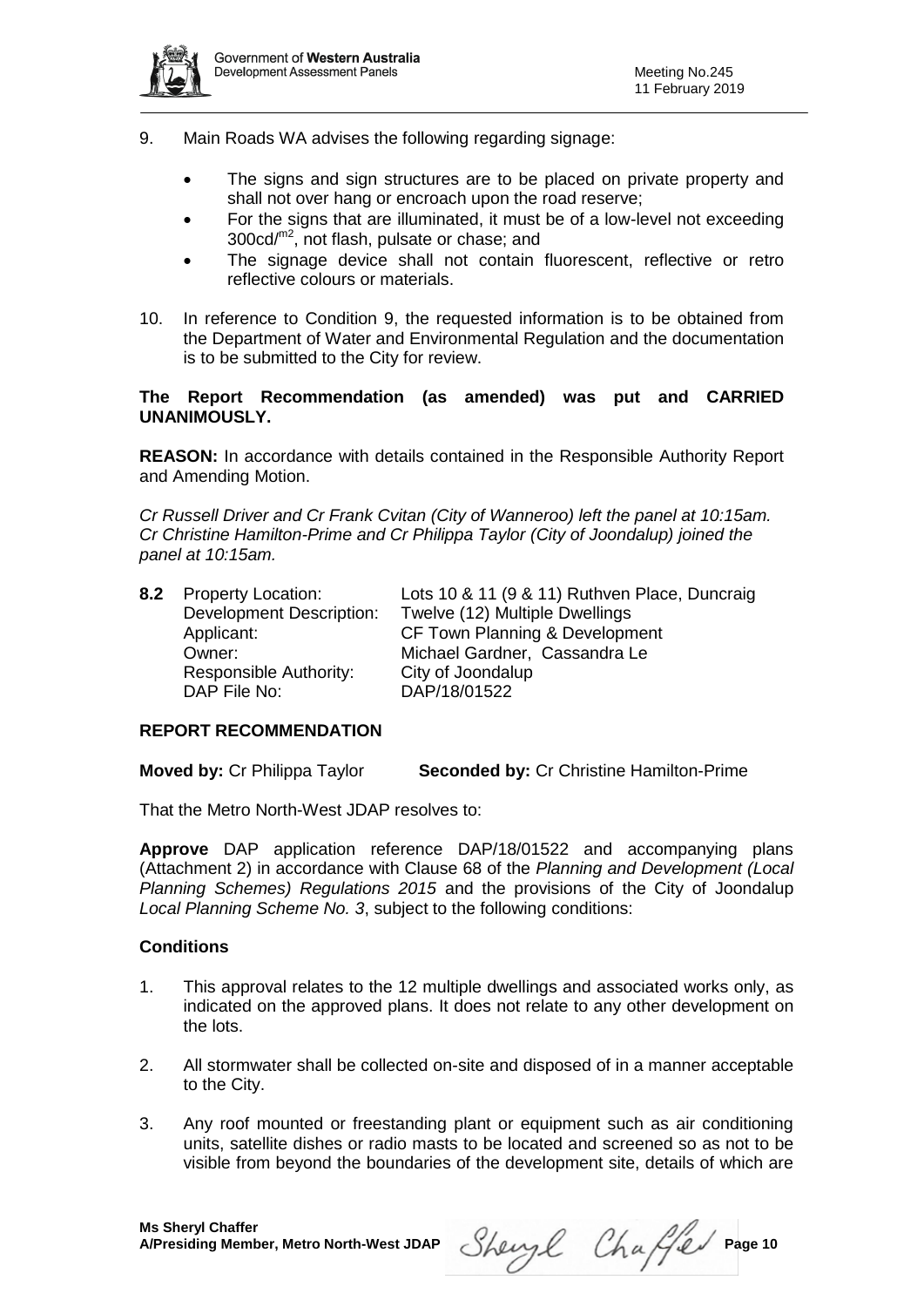

to be submitted to and approved by the City prior to the occupation of the building(s) to the satisfaction of the City.

- 4. A detailed landscaping plan shall be submitted to, and approved by, the City prior to the commencement of development. The plan is to address the applicable deemed-to-comply requirements and/or design principles of clause 6.3.2 of the Residential Design Codes, indicate the proposed landscaping treatment(s) of the subject site and the adjoining road verge(s), and shall:
	- Be drawn at an appropriate scale of either 1:100, 1:200 or 1:500;
	- Provide all details relating to paving, treatment of verges and tree planting in the car park;
	- Show spot levels and/or contours of the site;
	- Indicate any natural vegetation to be retained and the proposed manner in which this will be managed;
	- Be based on water sensitive urban design principles to the satisfaction of the City;
	- Be based on Designing out Crime principles to the satisfaction of the City; and
	- Show all irrigation design details.
- 5. Landscaping and reticulation shall be established in accordance with the approved landscaping plan, Australian Standards and best trade practice prior to the development first being occupied and thereafter maintained to the satisfaction of the City.
- 6. The verge adjacent to the lot(s) shall be landscaped to the specifications and satisfaction of the City and shall include one street tree for every 10 metres of frontage.
- 7. All development shall be contained within the property boundaries.
- 8. The car parking bays, driveway and crossover are to be designed and constructed to the satisfaction of the City prior to occupation of the dwellings.
- 9. The applicant shall remove the existing crossovers and make good the verge to the satisfaction of the City, within 28 days of the completion of construction of the new crossover.
- 10. Boundary walls and retaining walls shall be of a clean finish and made good to the satisfaction of the City.
- 11. Three (3) visitor car parking bays shall be provided within the verge to the specifications and satisfaction of the City. This shall be provided in addition to the car parking provisions required under clause 6.3.3 – Parking of the Residential Design Codes.
- 12. A notification, pursuant to section 70A of the *Transfer of Land Act 1893*, shall be placed on the certificate of title for the subject lot. The notification shall be at the owner/applicants' expense and lodged with the Registrar of Titles for endorsement on the certificate of title, prior to the commencement of development. The notification is to state as follows:

Sheryl Chaffer Page 11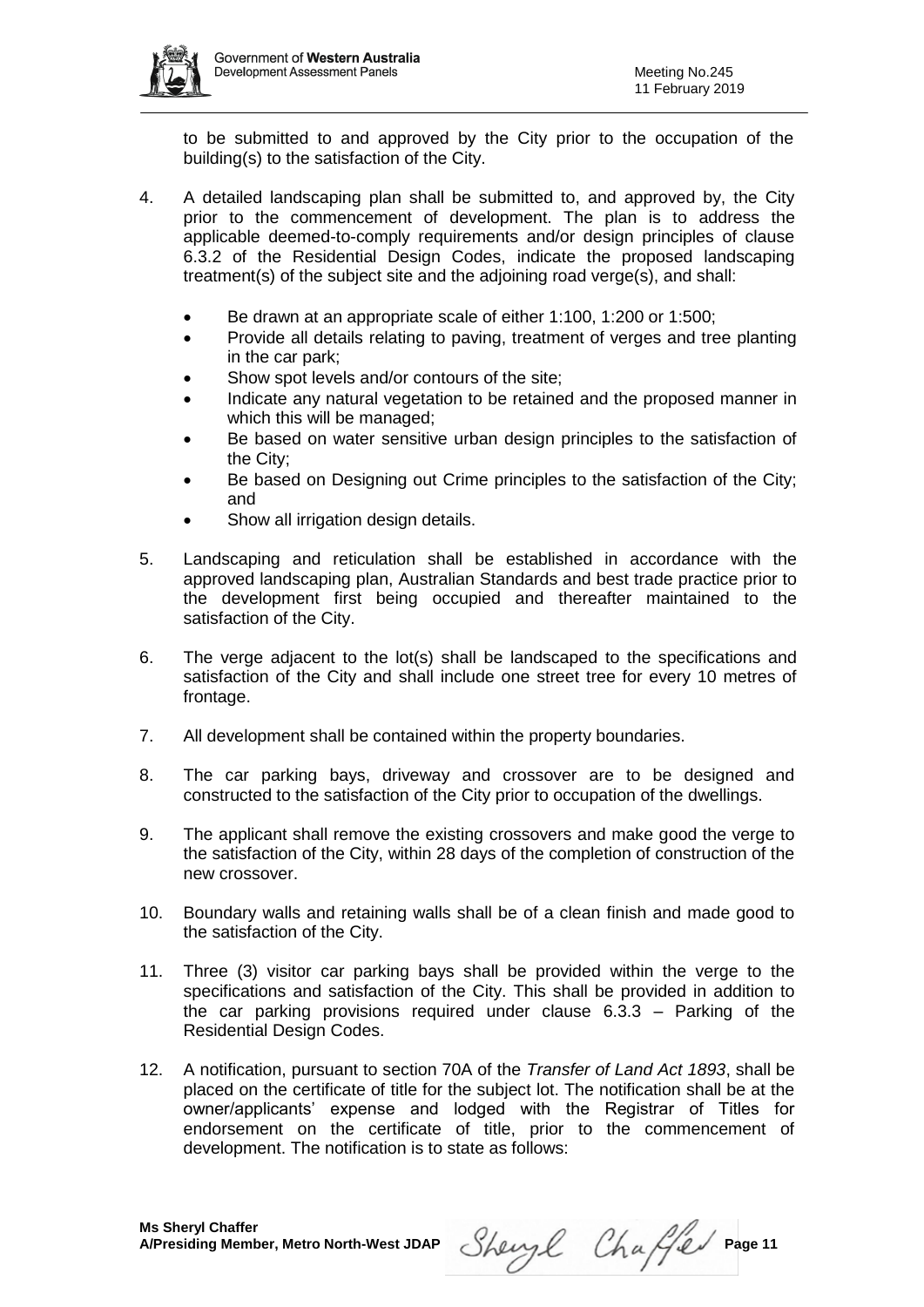

*"This lot is situated in the vicinity of a transport corridor and is currently affected, or may in the future be affected, by transport noise. Transportation noise controls and Quiet House design strategies at potential cost to the owner may be required to achieve an acceptable level of noise reduction."*

- 13. The recommendations outlined within the Acoustic Report submitted by ND Engineering dated 2 October 2018 are to be implemented prior to occupation of the development.
- 14. A full schedule of colours and materials for all exterior parts to the building, including in relation to the 2.4 metre-high noise / privacy wall along the eastern lot boundary, is to be submitted and approved prior to the commencement of development. Development shall be in accordance with the approved schedule and all external materials and finishes shall be maintained to a high standard, including being free of vandalism, to the satisfaction of the City.
- 15. A Refuse Management Plan indicating the method of rubbish collection is to be submitted prior to the commencement of development and approved by the City prior to the development first being occupied.
- 16. A Construction Management Plan being submitted and approved by the City prior to the commencement of development. The management plan shall detail how it is proposed to manage:
	- all forward works for the site;
	- the delivery of materials and equipment to the site;
	- the storage of materials and equipment on the site;
	- the parking arrangements for the contractors and subcontractors;
	- the management of dust during the construction process;
	- other matters likely to impact on the surrounding properties;

and works shall be undertaken in accordance with the approved Construction Management Plan.

- 17. Lighting shall be installed along all driveways and pedestrian pathways and in all common service areas prior to the development first being occupied, to the satisfaction of the City. A lighting plan shall be submitted to the City for approval prior to the commencement of construction.
- 18. The lots included within the application site shall be granted approval for amalgamation prior to commencement of development and amalgamation is to be concluded prior to occupancy certification.

# **Advice Notes**

- 1. In regard to condition 1, the City encourages the applicant/owner to incorporate materials and colours to the external surface of the dwellings, including roofing, that have low reflective characteristics to minimise potential glare from the development impacting the amenity of the adjoining or nearby neighbours.
- 2. Any existing kerbing shall be retained and protected during construction of the development and shall not be removed or altered for the purposes of a vehicle crossover. Should the kerb be damaged during the construction of the development, it shall be reinstated to the satisfaction of the City.

Sheryl Chaffer Page 12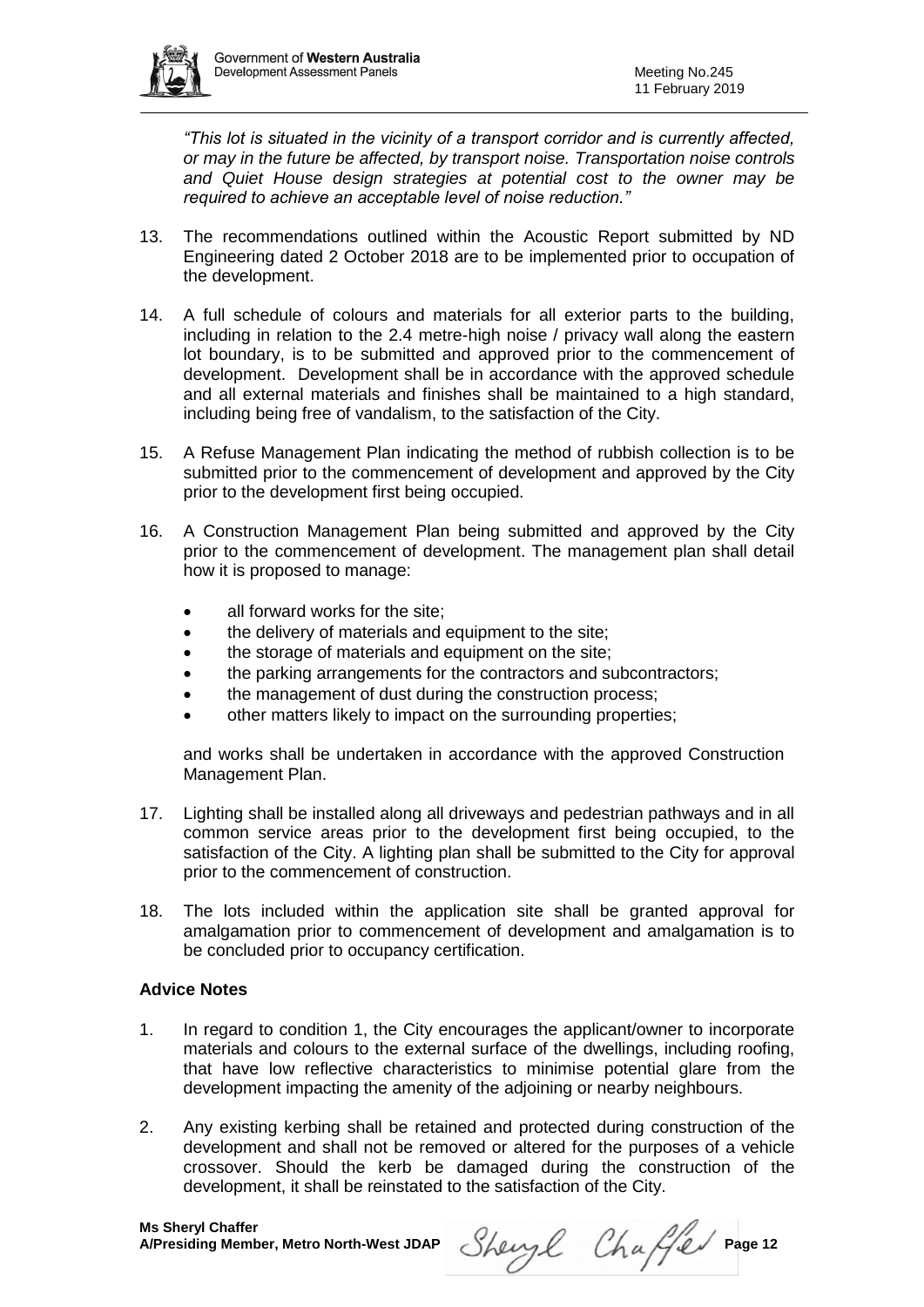

- 3. This approval does not include the dividing fence(s). You are advised that in accordance with the Dividing Fences Act 1961 you are required to reach agreement with the adjoining owners as to the height, appearance and location of the dividing fence. Further information is available at [www.buildingcommission.wa.gov.au.](http://www.buildingcommission.wa.gov.au/)
- 4. In regard to conditions 4, 5 and 6 the landscaping plan shall include four (4) trees within the verge in accordance with the requirements of the City's Residential Development Local Planning Policy. The required number of verge trees shall include the existing verge tree along Ruthven Place, as indicated on the approved plans.
	- Where existing street trees are to be retained as a part of the verge treatment, the applicant is to provide a plan indicating the location of these trees and their species for approval.
	- Where new street trees are to be installed by the applicant, submit a detailed design of the tree preparation zone(s) to the City for approval. The detailed design shall indicate three (3) tree preparation zones within the verge and nominate tree species in accordance with the City's preferred species list.

The applicant is to notify the City upon the installation of the street trees so that an inspection can be undertaken.

5. In regard to condition 11, the applicant is to, prior to construction of the visitor parking bay(s), submit a detailed design of the bays to the City for approval. The detailed design is to indicate three (3) on-street parallel car parking bays within the verge adjacent to the lot(s).

Upon gaining approval from the City, the applicant is to construct the car bay(s) to the City's satisfaction prior to occupation of the dwellings. The applicant is to notify the City upon the installation of the bays so that an inspection can be undertaken.

- 6. In regard to Condition 12 the applicant is advised that the subject site has been identified as being subject to road and rail transport noise. Condition 12 is required in accordance with *State Planning Policy 5.4 Road and Rail Transport Noise and Freight Considerations in Land Use Planning.*
- 7. There is an obligation to design and construct the development in compliance with the requirements of the *Environmental Protection Act 1986* and the Environmental *Protection (Noise) Regulations 1997*. Consideration needs to be given to the positioning and placement of noisy equipment (for example air conditioners) so they do not have a collective or individual negative noise impact on surrounding residences.
- 8. Units with internal/cupboard type laundry areas to be provided with a floor waste in accordance with the City's Local Laws. In addition to having mechanical ventilation it is recommended that these laundry areas be provided with condensation dryers to minimise the likelihood of mould occurring.

Sheryl Chaffer Page 13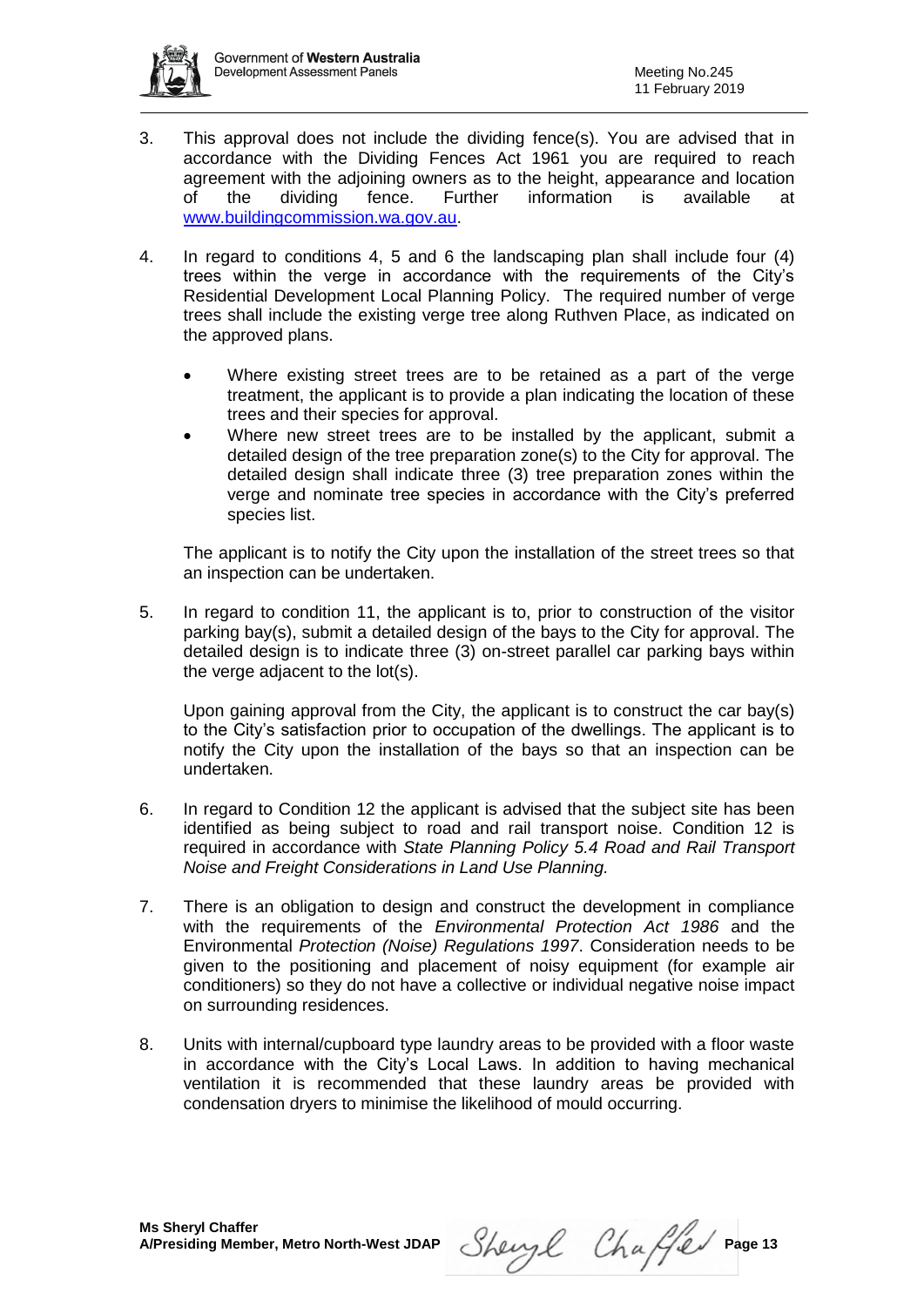

- 9. The development shall comply with the *Sewerage (Lighting, Ventilation and Construction) Regulations 1971* including all internal W.C.'s meeting the required air changes through the use of mechanical exhaust ventilation flumed to the outside air.
- 10. The bin store area shall have a hose cock and be provided with a concrete floor graded to an industrial floor waste connected to sewer.
- 11. The applicant/owner is advised that verge treatments are required to comply with the City's Street Verge Guidelines. A copy of the Guidelines can be obtained at <https://www.joondalup.wa.gov.au/verge-treatments/>

# **AMENDING MOTION 1**

**Moved by:** Mr Fred Zuideveld **Seconded by:** Mr Clayton Higham

That Condition 4 be amended to read as follows:

*A detailed landscaping plan shall be submitted to, and approved by, the City prior to the commencement of development. The plan is to address the applicable deemed-to-comply requirements and/or design principles of clause 6.3.2 of the Residential Design Codes, indicate the proposed landscaping treatment(s) of the subject site and the adjoining road verge(s), and shall:*

- *Be drawn at an appropriate scale of either 1:100, 1:200 or 1:500;*
- *Provide all details relating to paving, treatment of verges and tree planting in the car park;*
- *Show spot levels and/or contours of the site;*
- *Indicate any natural vegetation to be retained and the proposed manner in which this will be managed;*
- *Be based on water sensitive urban design principles to the satisfaction of the City;*
- *Be based on Designing out Crime principles to the satisfaction of the City*
- *Show all irrigation design details; and*
- *Show a reduction in the width of the internal driveway to a single lane to accommodate additional landscaping adjacent to the communal open space.*

# **The Amending Motion was put and CARRIED UNANIMOUSLY.**

**REASON:** To make more efficient use of the space allocated for site access, landscaping and open space.

# **AMENDING MOTION 2**

**Moved by:** Mr Fred Zuideveld **Seconded by:** Ms Sheryl Chaffer

That Condition 10 be amended to read as follows:

*Boundary walls and retaining walls shall be of a clean finish and made good to the satisfaction of the City.*

# **The Amending Motion was put and CARRIED UNANIMOUSLY.**

Sheryl Chaffer Page 14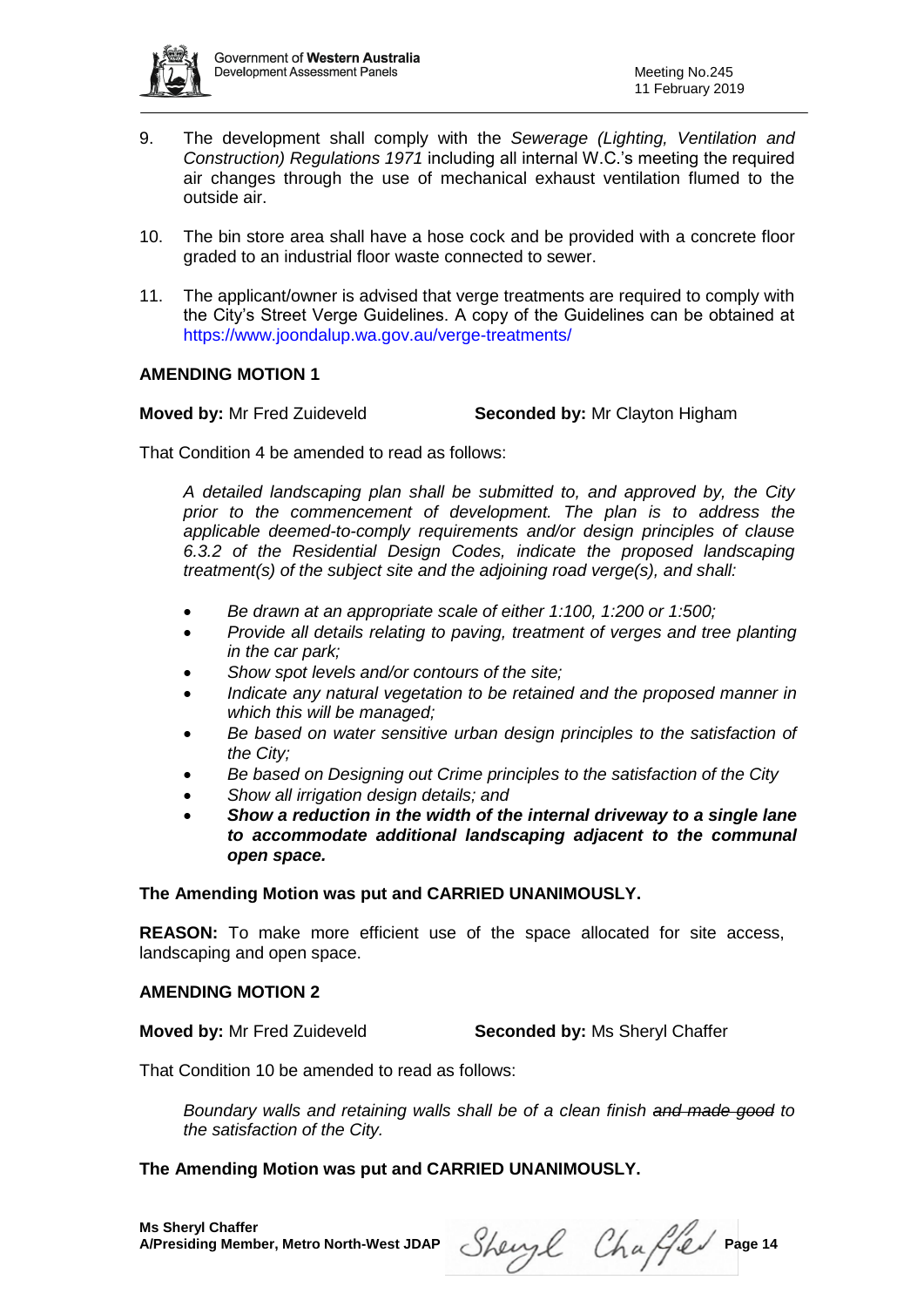

**REASON:** The deleted words were not relevant or necessary to the condition.

# **AMENDING MOTION 3**

The following amendments were made en bloc:

**Moved by:** Mr Clayton Higham **Seconded by:** Ms Sheryl Chaffer

(i) That Condition 11 be amended to read as follows:

*Three (3) visitor car parking bays shall be provided within the verge to the specifications and satisfaction of the City. This shall be provided in addition to the car parking provisions required under clause 6.3.3 – Parking of the Residential Design Codes.* 

*The applicant is to construct the car bay(s) to the City's satisfaction prior to occupation of the dwellings. The applicant is to notify the City upon the installation of the bays so that an inspection can be undertaken.*

(ii) That Advice Note 5 be amended to read as follows:

*In regard to Condition 11, the applicant is to, prior to construction of the visitor parking bay(s), submit a detailed design of the bays to the City for approval. The detailed design is to indicate three (3) on-street parallel car parking bays within the verge adjacent to the lot(s).*

*Upon gaining approval from the City, the applicant is to construct the car bay(s) to the City's satisfaction prior to occupation of the dwellings. The applicant is to notify the City upon the installation of the bays so that an inspection can be undertaken.*

**The Amending Motion was put and CARRIED UNANIMOUSLY.**

**REASON:** To ensure the car bays are constructed to the satisfaction of the City.

#### **AMENDING MOTION 4**

**Moved by:** Mr Clayton Higham **Seconded by:** Ms Sheryl Chaffer

That Condition 18 be amended to read as follows:

*The lots included within the application site shall be amalgamated prior to obtaining occupancy certification.*

# **The Amending Motion was put and CARRIED UNANIMOUSLY.**

**REASON:** To simplify and clarify the intent of the condition.

Sheryl Chaffer Page 15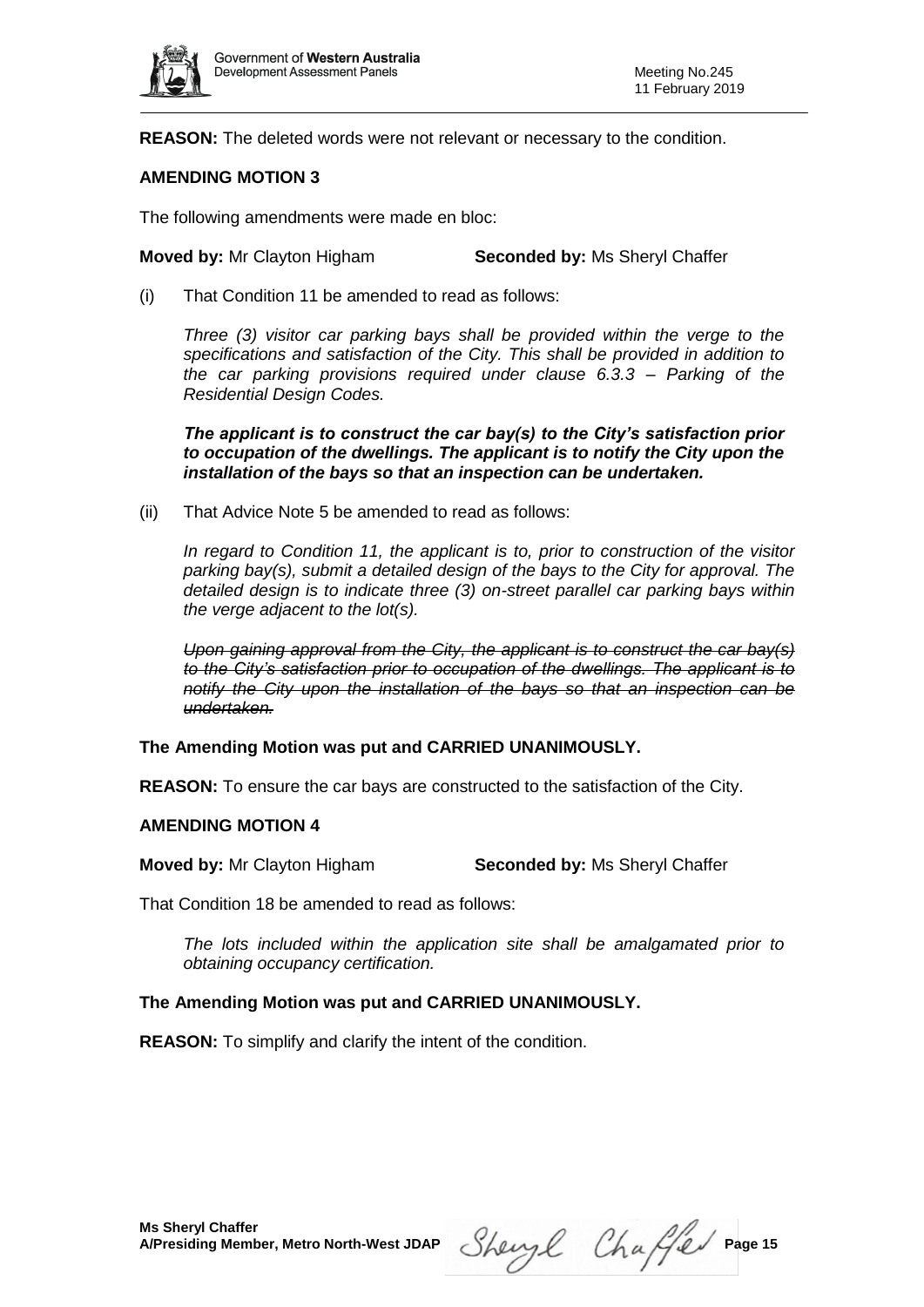

# **AMENDING MOTION 5**

**Moved by:** Mr Fred Zuideveld **Seconded by:** Ms Christine Hamilton-Prime

That a new Condition 19 be added to read as follows:

*The store room of Unit 2 be relocated to a position acceptable to the City prior to building approval.*

# **The Amending Motion was put and CARRIED UNANIMOUSLY.**

**REASON:** To reduce the potential for graffiti and to avoid a hidden corner being created along the adjacent pathway.

# **AMENDING MOTION 6**

**Moved by:** Mr Fred Zuideveld **Seconded by:** Mr Clayton Higham

That a new Condition 20 be added to read as follows:

*Details of fencing along the Pedestrian Access Way (PAW) shall be provided to the City for approval and shall accord with the R codes with respect to visual permeability.* 

### **The Amending Motion was put and CARRIED UNANIMOUSLY.**

**REASON:** To improve the appearance of the fencing.

# **REPORT RECOMMENDATION (AS AMENDED)**

That the Metro North-West JDAP resolves to:

**Approve** DAP application reference DAP/18/01522 and accompanying plans (Attachment 2) in accordance with Clause 68 of the *Planning and Development (Local Planning Schemes) Regulations 2015* and the provisions of the City of Joondalup *Local Planning Scheme No. 3*, subject to the following conditions:

# **Conditions**

- 1. This approval relates to the 12 multiple dwellings and associated works only, as indicated on the approved plans. It does not relate to any other development on the lots.
- 2. All stormwater shall be collected on-site and disposed of in a manner acceptable to the City.
- 3. Any roof mounted or freestanding plant or equipment such as air conditioning units, satellite dishes or radio masts to be located and screened so as not to be visible from beyond the boundaries of the development site, details of which are to be submitted to and approved by the City prior to the occupation of the building(s) to the satisfaction of the City.
- 4. A detailed landscaping plan shall be submitted to, and approved by, the City prior to the commencement of development. The plan is to address the

Sheryl Chaffer Page 16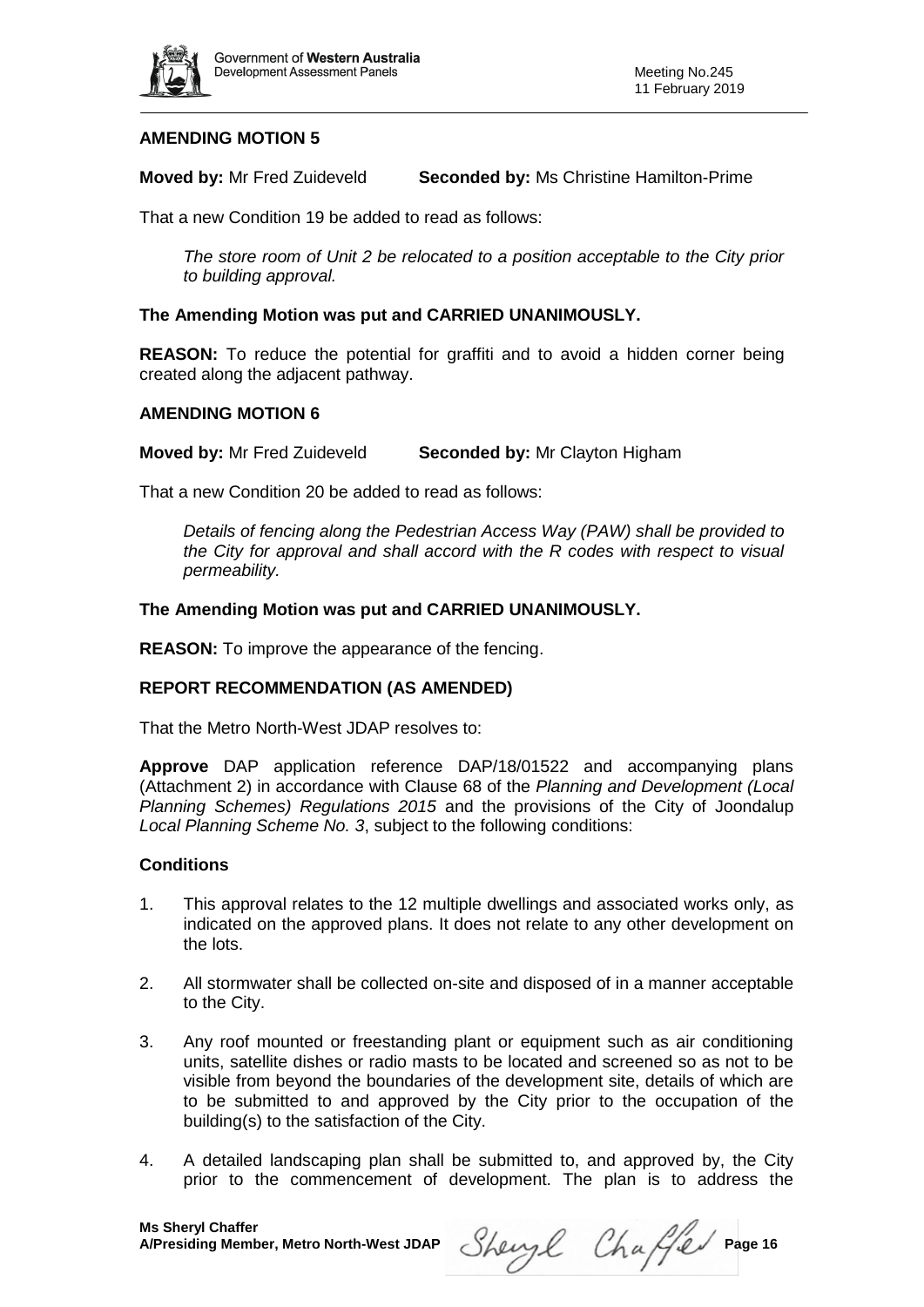

applicable deemed-to-comply requirements and/or design principles of clause 6.3.2 of the Residential Design Codes, indicate the proposed landscaping treatment(s) of the subject site and the adjoining road verge(s), and shall:

- Be drawn at an appropriate scale of either 1:100, 1:200 or 1:500;
- Provide all details relating to paving, treatment of verges and tree planting in the car park;
- Show spot levels and/or contours of the site;
- Indicate any natural vegetation to be retained and the proposed manner in which this will be managed;
- Be based on water sensitive urban design principles to the satisfaction of the City;
- Be based on Designing out Crime principles to the satisfaction of the City
- Show all irrigation design details; and
- Show a reduction in the width of the internal driveway to a single lane to accommodate additional landscaping adjacent to the communal open space.
- 5. Landscaping and reticulation shall be established in accordance with the approved landscaping plan, Australian Standards and best trade practice prior to the development first being occupied and thereafter maintained to the satisfaction of the City.
- 6. The verge adjacent to the lot(s) shall be landscaped to the specifications and satisfaction of the City and shall include one street tree for every 10 metres of frontage.
- 7. All development shall be contained within the property boundaries.
- 8. The car parking bays, driveway and crossover are to be designed and constructed to the satisfaction of the City prior to occupation of the dwellings.
- 9. The applicant shall remove the existing crossovers and make good the verge to the satisfaction of the City, within 28 days of the completion of construction of the new crossover.
- 10. Boundary walls and retaining walls shall be of a clean finish to the satisfaction of the City.
- 11. Three (3) visitor car parking bays shall be provided within the verge to the specifications and satisfaction of the City. This shall be provided in addition to the car parking provisions required under clause 6.3.3 – Parking of the Residential Design Codes.

The applicant is to construct the car bay(s) to the City's satisfaction prior to occupation of the dwellings. The applicant is to notify the City upon the installation of the bays so that an inspection can be undertaken.

12. A notification, pursuant to section 70A of the *Transfer of Land Act 1893*, shall be placed on the certificate of title for the subject lot. The notification shall be at the owner/applicants' expense and lodged with the Registrar of Titles for endorsement on the certificate of title, prior to the commencement of development. The notification is to state as follows:

Sheryl Chaffer Page 17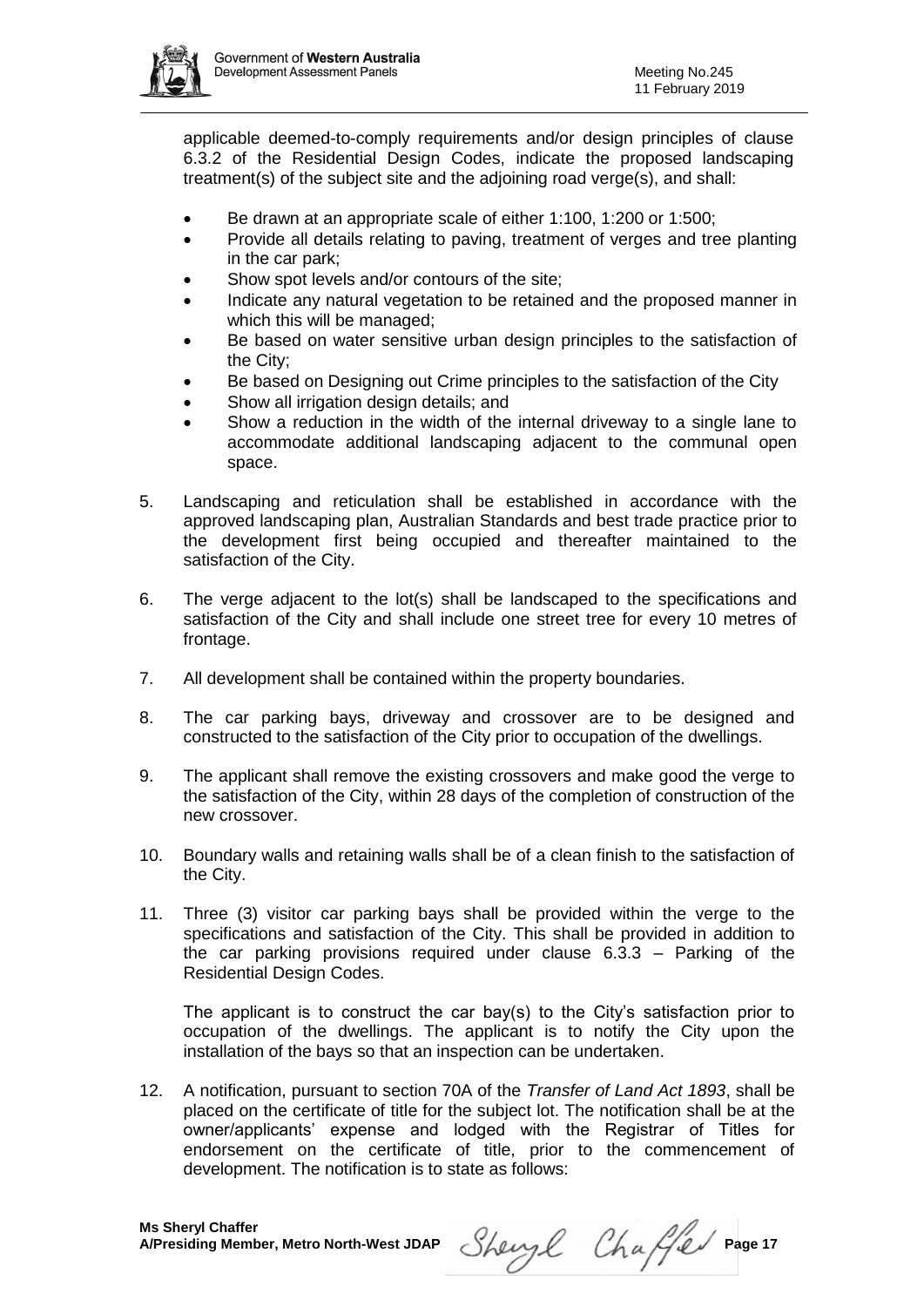

*"This lot is situated in the vicinity of a transport corridor and is currently affected, or may in the future be affected, by transport noise. Transportation noise controls and Quiet House design strategies at potential cost to the owner may be required to achieve an acceptable level of noise reduction."*

- 13. The recommendations outlined within the Acoustic Report submitted by ND Engineering dated 2 October 2018 are to be implemented prior to occupation of the development.
- 14. A full schedule of colours and materials for all exterior parts to the building, including in relation to the 2.4 metre-high noise / privacy wall along the eastern lot boundary, is to be submitted and approved prior to the commencement of development. Development shall be in accordance with the approved schedule and all external materials and finishes shall be maintained to a high standard, including being free of vandalism, to the satisfaction of the City.
- 15. A Refuse Management Plan indicating the method of rubbish collection is to be submitted prior to the commencement of development and approved by the City prior to the development first being occupied.
- 16. A Construction Management Plan being submitted and approved by the City prior to the commencement of development. The management plan shall detail how it is proposed to manage:
	- all forward works for the site;
	- the delivery of materials and equipment to the site;
	- the storage of materials and equipment on the site;
	- the parking arrangements for the contractors and subcontractors;
	- the management of dust during the construction process;
	- other matters likely to impact on the surrounding properties;

and works shall be undertaken in accordance with the approved Construction Management Plan.

- 17. Lighting shall be installed along all driveways and pedestrian pathways and in all common service areas prior to the development first being occupied, to the satisfaction of the City. A lighting plan shall be submitted to the City for approval prior to the commencement of construction.
- 18. The lots included within the application site shall be amalgamated prior to obtaining occupancy certification.
- 19. The store room of Unit 2 be relocated to a position acceptable to the City prior to building approval.
- 20. Details of fencing along the Pedestrian Access Way (PAW) shall be provided to the City for approval and shall accord with the R codes with respect to visual permeability.

# **Advice Notes**

1. In regard to condition 1, the City encourages the applicant/owner to incorporate materials and colours to the external surface of the dwellings, including roofing,

Sheryl Chaffer Page 18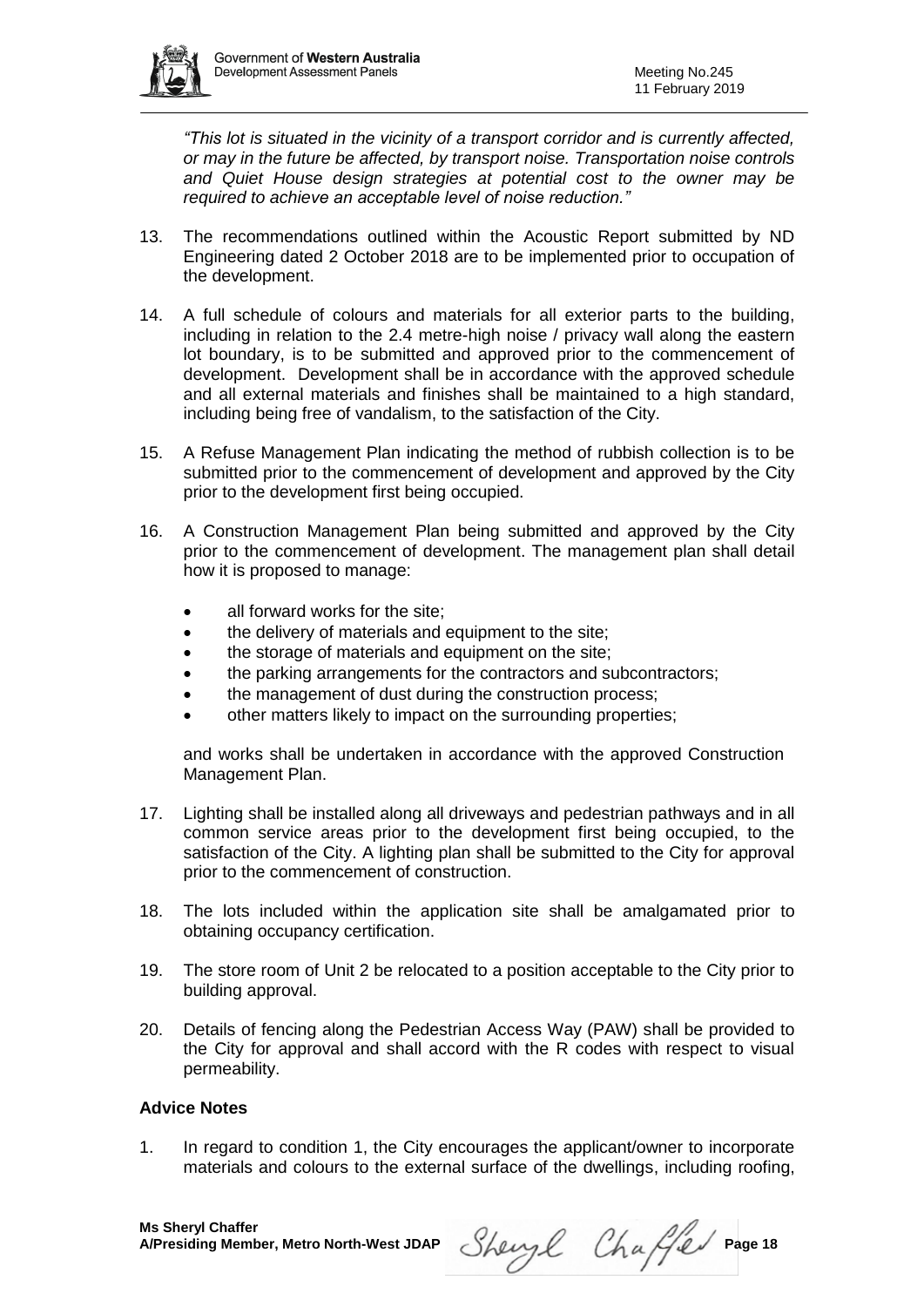

that have low reflective characteristics to minimise potential glare from the development impacting the amenity of the adjoining or nearby neighbours.

- 2. Any existing kerbing shall be retained and protected during construction of the development and shall not be removed or altered for the purposes of a vehicle crossover. Should the kerb be damaged during the construction of the development, it shall be reinstated to the satisfaction of the City.
- 3. This approval does not include the dividing fence(s). You are advised that in accordance with the Dividing Fences Act 1961 you are required to reach agreement with the adjoining owners as to the height, appearance and location of the dividing fence. Further information is available at [www.buildingcommission.wa.gov.au.](http://www.buildingcommission.wa.gov.au/)
- 4. In regard to conditions 4, 5 and 6 the landscaping plan shall include four (4) trees within the verge in accordance with the requirements of the City's Residential Development Local Planning Policy. The required number of verge trees shall include the existing verge tree along Ruthven Place, as indicated on the approved plans.
	- Where existing street trees are to be retained as a part of the verge treatment, the applicant is to provide a plan indicating the location of these trees and their species for approval.
	- Where new street trees are to be installed by the applicant, submit a detailed design of the tree preparation zone(s) to the City for approval. The detailed design shall indicate three (3) tree preparation zones within the verge and nominate tree species in accordance with the City's preferred species list.

The applicant is to notify the City upon the installation of the street trees so that an inspection can be undertaken.

- 5. In regard to condition 11, the applicant is to, prior to construction of the visitor parking bay(s), submit a detailed design of the bays to the City for approval. The detailed design is to indicate three (3) on-street parallel car parking bays within the verge adjacent to the lot(s).
- 6. In regard to Condition 12 the applicant is advised that the subject site has been identified as being subject to road and rail transport noise. Condition 12 is required in accordance with *State Planning Policy 5.4 Road and Rail Transport Noise and Freight Considerations in Land Use Planning.*
- 7. There is an obligation to design and construct the development in compliance with the requirements of the *Environmental Protection Act 1986* and the Environmental *Protection (Noise) Regulations 1997*. Consideration needs to be given to the positioning and placement of noisy equipment (for example air conditioners) so they do not have a collective or individual negative noise impact on surrounding residences.
- 8. Units with internal/cupboard type laundry areas to be provided with a floor waste in accordance with the City's Local Laws. In addition to having mechanical ventilation it is recommended that these laundry areas be provided with condensation dryers to minimise the likelihood of mould occurring.

Sheryl Chaffer Page 19